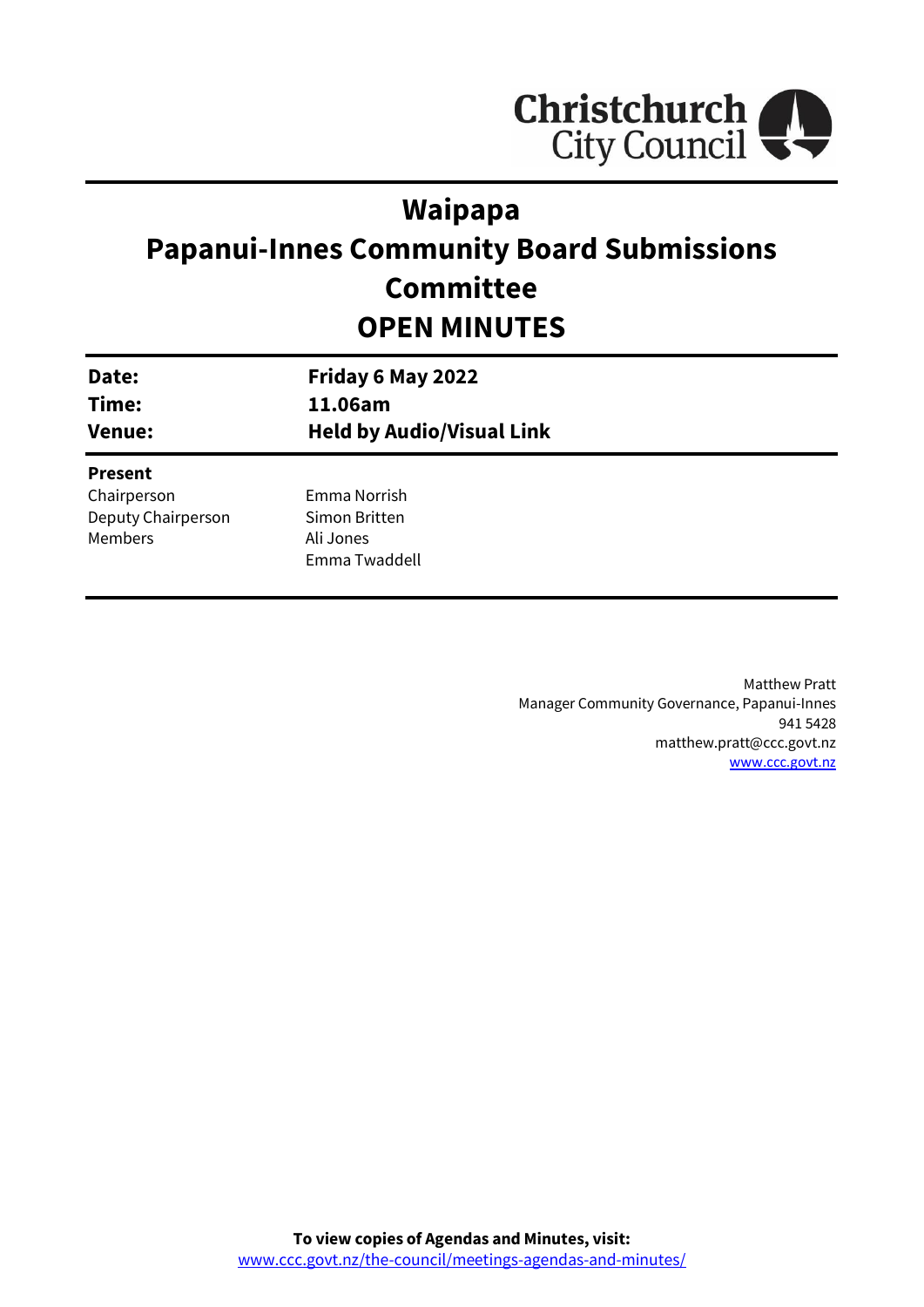

#### **Part A Matters Requiring a Council Decision**

**Part B Reports for Information**

**Part C Decisions Under Delegation**

**Secretarial Note:** This meeting was held via audio/visual link on the Zoom platform due to New Zealand being at the orange setting of the Covid-19 Protection Framework (the Traffic Alert system) on the date the meeting was scheduled. These minutes provide a written summary of the meeting proceedings.

# **1. Apologies Ngā Whakapāha**

There were no apologies.

# **2. Declarations of Interest Ngā Whakapuaki Aronga**

There were no declarations of interest recorded.

# **2A.Suspension of Standing Orders**

Ali Jones moved that the relevant Standing Orders be suspended to enable informal discussion to consider making a submission on behalf of the Board to the Council on the Draft Housing and Business Choice Plan Change, and on any other of the concurrent consultations referenced in Agenda Item 3 that the Committee may wish to. The motion was seconded by Simon Britten and when put to the vote was carried unanimously.

#### **Committee Resolved PCBSC/2022/00004**

That pursuant to Standing Order 3.5 (Temporarily Suspension of Standing Orders), the following Standing Orders be suspended to enable informal discussion regarding Agenda Item 3:

- 17.5 Members may speak only once
- 18.1 General procedure for speaking and moving motions.

Ali Jones/Simon Britten **Carried**

# **3. Draft Plan Change Consultations**

### **Committee Consideration**

The Committee took the report as read, and noting its delegated authority to lodge submissions on behalf of the Waipapa Papanui-Innes Community Board, considered that it would make a submission on behalf of the Board in respect of the Draft Housing and Business Choice Plan Change, and on the concurrent consultation on the Draft Heritage Plan Change, but did not think it should submit on the other two concurrent consultations noted.

The Committee discussed and developed the contents of the Board submissions framed around the questions asked in the consultations. Working through those questions starting with those for the consultation on the Draft Housing and Business Choice Plan Change, the Committee reviewed the proposed zones as depicted in the consultation document, with particular focus on the town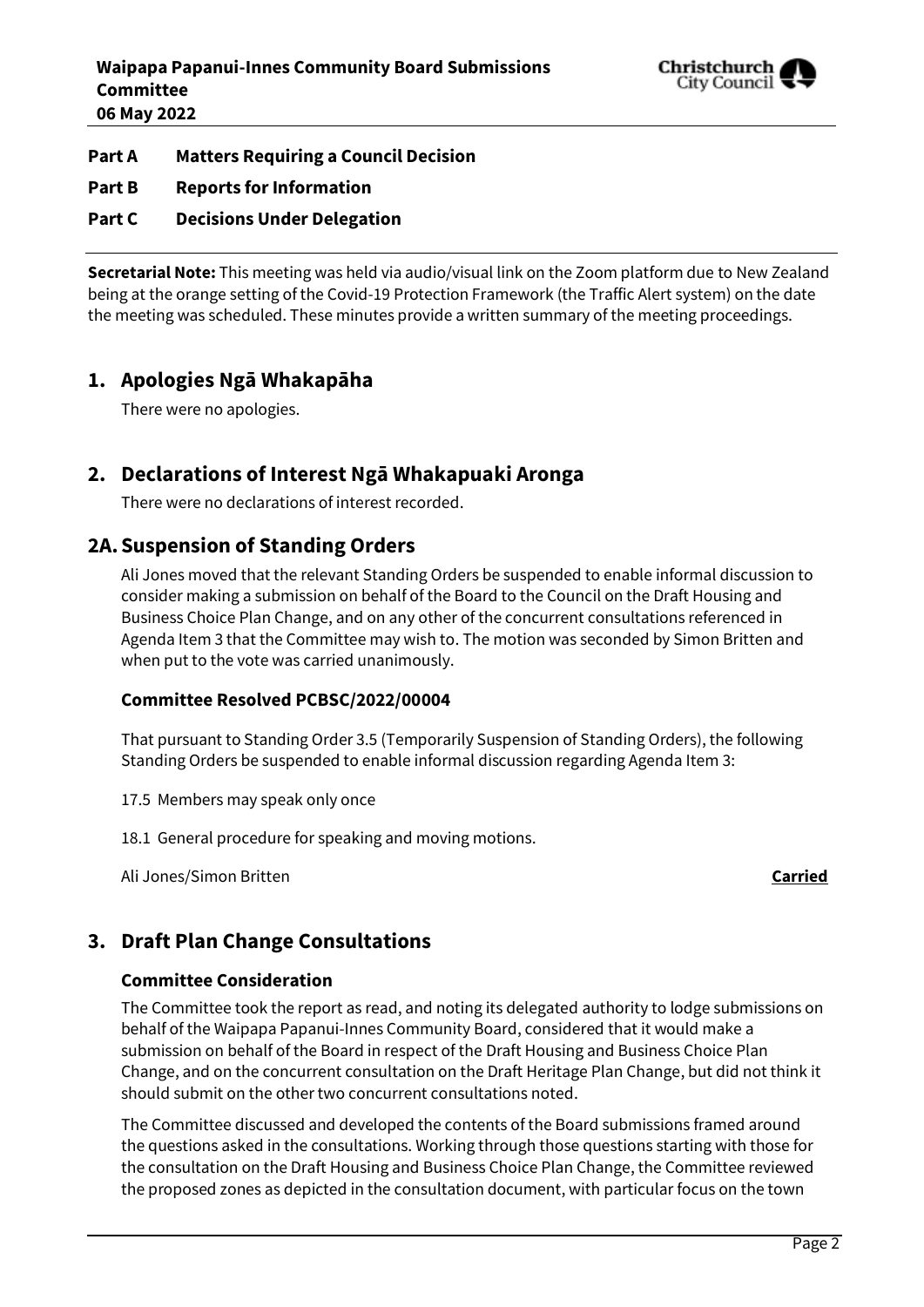## **Waipapa Papanui-Innes Community Board Submissions Committee 06 May 2022**



centres in the Board area, especially the emerging metropolitan centre in Papanui, and considered that the right areas for development above 12 metres are being proposed, adding comment, however, that for example within the Papanui area where this is proposed, there must be genuine regard given to additional community spaces, transport infrastructure, schooling and other key components of the health and wellbeing of our communities.

The Committee then discussed what comments it had about the proposed Qualifying Matters that will restrict intensified development or thresholds for needing a resource consent, and considered to submit that the Board supports the proposed Qualifying Matters, and supports the heritage areas in St Albans and Shirley.

The Committee discussed the 'yes or no' question in the submission form about whether the proposed plan change allows for enough business intensification, ultimately considering it could submit in the affirmative.

In respect of the final question on the Draft Housing and Business Choice Plan Change consultation about any other comments on the proposed plan changes, the Committee considered to submit that the Board supports the proposed changes generally speaking, however strongly recommends strategic planning and looking ahead to, for example, 15-Minute City, 5-Minute Neighbourhoods, and a city for the future. The Committee considered that explanation of the concepts of 15-Minute City and 5-Minute Neighbourhoods could be added to the submission prior to it being submitted.

The Committee then considered that submission be made on behalf of the Board in relation to the consultation on the Draft Heritage Plan Change, commenting on the proposed Residential Heritage Areas that the Board supports them, and would strongly recommend additional areas be considered for inclusion, for example, and not limited to, Dover Street (original workers' cottages of historical significance).

In respect the other question on the the Draft Heritage Plan Change as to any comments about other elements of it, the Committee considered to submit that the Board supports the other heritage elements indicated in the proposal, and that it acknowledges the sense of place and history that individuals and neighbourhoods identify with and associate with their local community. Concluding the submission that as such, the Board implores the Council to seriously consider any additional suggestions of historical significance that are received through this process.

The Committee considered that it had no submission to make on the Draft Coastal Hazards Plan Change or the Draft Radio Communication Pathways Plan Change.

Finally, Ali Jones moved that the Standing Orders set aside at the start of the meeting be resumed. That motion was seconded by Simon Britten and when put to the vote was carried unanimously.

Thereupon Emma Norrish moved that the submissions drafted by the Committee within the meeting be approved as the Board's submissions to the Council in these matters, with authorisation given to the Chairperson to approve any amendments prior to lodging the submissions that are considered to: improve the expression or detail of the Board's submissions; add explanation to the submissions agreed; correct any mistake; or address any unintended omission. That motion was seconded by Emma Twaddell and when put to the vote was carried unanimously.

### **Staff Recommendations**

That the Waipapa Papanui-Innes Community Board Submissions Committee: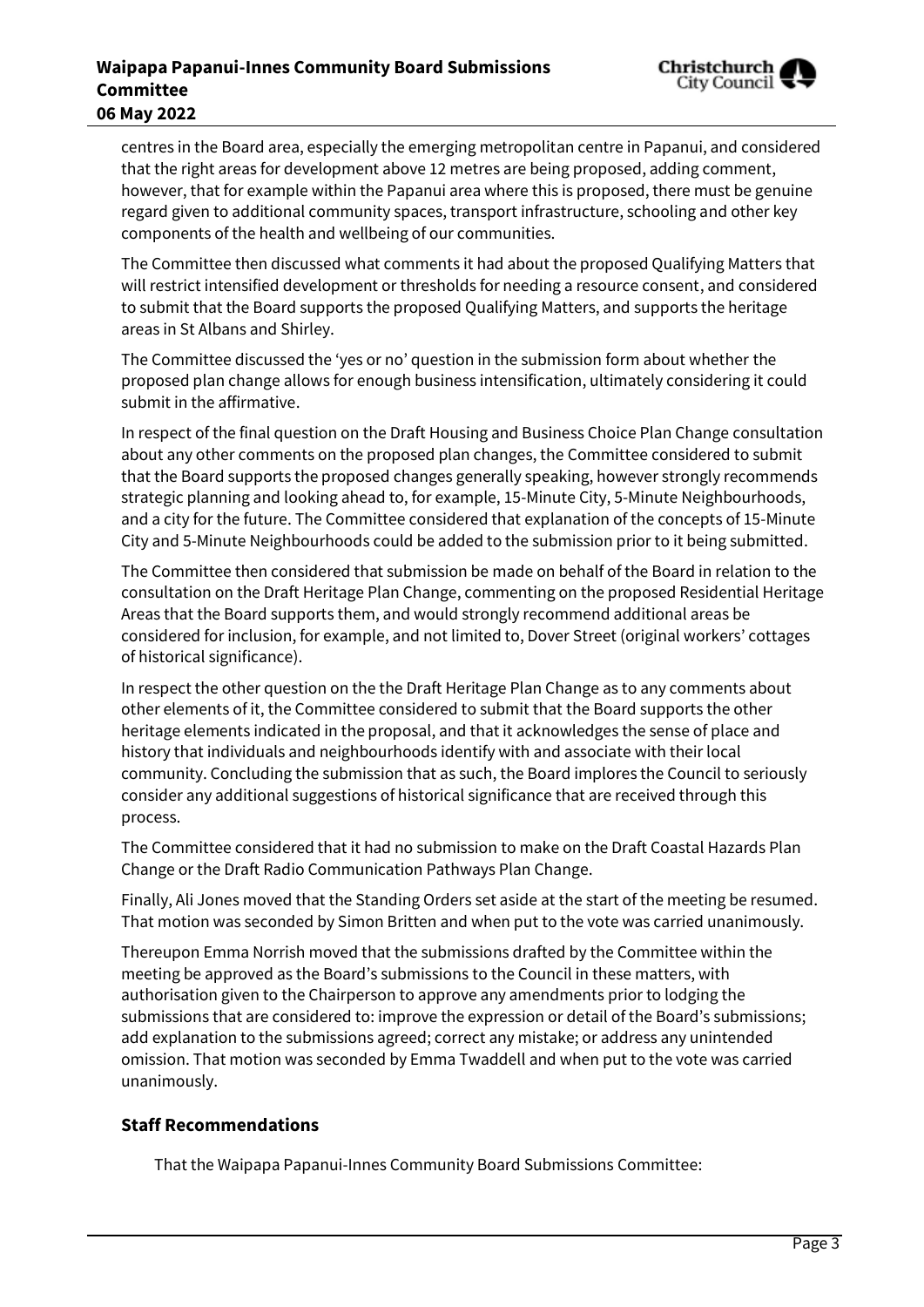## **Waipapa Papanui-Innes Community Board Submissions Committee 06 May 2022**



- 1. Notes its delegated authority to lodge submissions on behalf of the Waipapa Papanui-Innes Community Board.
- 2. Considers making a submission on behalf of the Board to the Council on the Draft Housing and Business Choice Plan Change.
- 3. Notes the concurrent consultations that submissions may also optionally be made on:
	- a. Draft Heritage Plan Change.
	- b. Draft Coastal Hazards Plan Change.
	- c. Draft Radio Communication Pathways Plan Change.

#### **Committee Resolved PCBSC/2022/00005**

#### **Resumption of Standing Orders**

That the standing orders set aside in 2A. above, be resumed.

#### Ali Jones/Simon Britten **Carried**

#### **Committee Resolved PCBSC/2022/00006**

That the Waipapa Papanui-Innes Community Board Submissions Committee:

- 1. Notes its delegated authority to lodge submissions on behalf of the Waipapa Papanui-Innes Community Board.
- 2. Approves the following submission to the Council on behalf of the Waipapa Papanui-Innes Community Board regarding the Draft Housing and Business Choice Plan Change:

| Question                                                                                                                                                            | <b>Feedback</b>                                                                                                                                                                                                                                                          |
|---------------------------------------------------------------------------------------------------------------------------------------------------------------------|--------------------------------------------------------------------------------------------------------------------------------------------------------------------------------------------------------------------------------------------------------------------------|
| Are we proposing the right areas for<br>development above 12 metres?                                                                                                | Yes.<br>However, for example within the Papanui area where<br>this is proposed, there must be genuine regard given<br>to additional community spaces, transport<br>infrastructure, schooling and other key components of<br>the health and wellbeing of our communities. |
| Do you have any comments about the<br>proposed Qualifying Matters that will<br>restrict intensified development or<br>thresholds for needing a resource<br>consent? | The Board supports the proposed qualifying matters.<br>The Board supports the heritage areas in St Albans<br>and Shirley.                                                                                                                                                |
| Does the proposed plan change allow<br>for enough business intensification?                                                                                         | Yes.                                                                                                                                                                                                                                                                     |
| Any other comments about the<br>proposed plan changes?                                                                                                              | The Board supports the proposed changes generally<br>speaking, however strongly recommends strategic<br>planning and looking ahead to, for example, 15-<br>Minute City, 5-Minute Neighbourhoods, and a city for<br>the future.                                           |